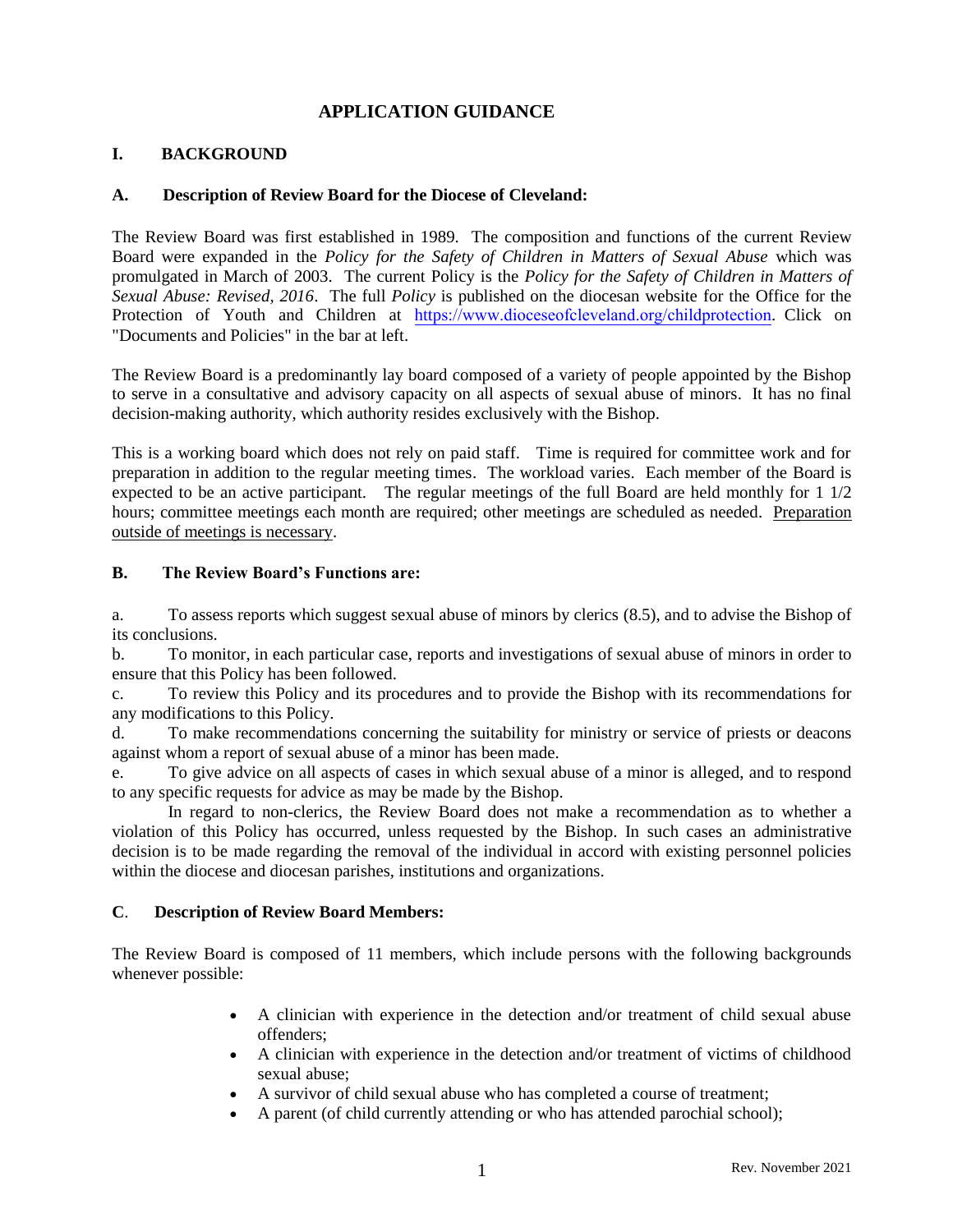- An experienced and respected pastor of the diocese;
- An accomplished educator;
- An attorney;
- An individual with investigation experience;
- An individual with experience in human resources.
- An individual trained in dispute resolution.

**D. Eligibility Criteria** – Pursuant to the Diocesan *Policy for the Safety of Children in Matters of Sexual Abuse: Revised, 2016.*

- Members of the Review Board will be Catholics in full communion with the Church.
- Members of the Review Board will not be employees of the Cleveland diocese.
- Members of the Review Board shall not concurrently serve on the Response Team. (See *Policy*)

## **E. Appointment**

- Members of the Review Board will be appointed by the Bishop and will not receive compensation; they may be reimbursed for necessary expenses.
- Members are appointed to terms of five years.
- Terms will be staggered with no more than three persons' terms expiring in any given year.
- No member will be appointed for more than two consecutive terms.

# **II. SELECTION PROCESS**

The Review Board will make recommendations to the Bishop for additional or replacement Review Board members. (*Policy* at section 4.4.5)

**A.** An original and one copy of the Application and the Waiver, Authorization and Release should be sent to:

Review Board for the Diocese of Cleveland Attn: Search Committee Second Floor, Cathedral Square Plaza 1404 E. Ninth Street Cleveland, Ohio 44114

**B.** Review Board members will read applications and select references to be consulted as needed. Applicants selected to be interviewed will be notified. The application includes a waiver for background and screening checks.

**C.** The Board will submit a recommendation(s) with supporting materials to the Bishop for his decision as to appointments.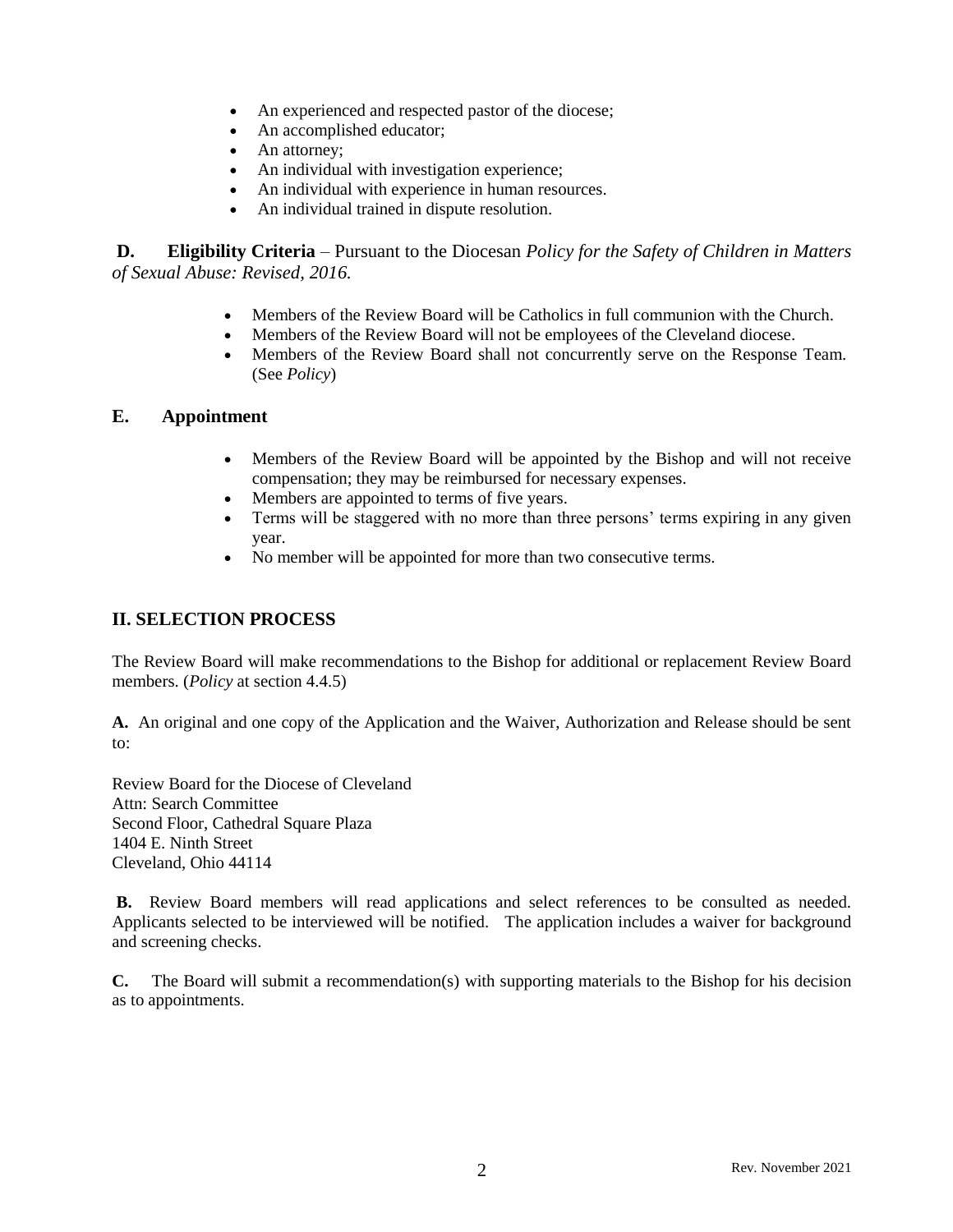# **REVIEW BOARD LETTER OF INTENT/ MEMBERSHIP APPLICATION**

| Please print clearly or type.                                                              |                         |               |           |
|--------------------------------------------------------------------------------------------|-------------------------|---------------|-----------|
|                                                                                            |                         |               |           |
| (Last)                                                                                     | (First)                 |               | (Initial) |
| $\Box$ Ms. / $\Box$ Mrs. / $\Box$ Miss / $\Box$ Mr. / $\Box$ Dr. / $\Box$ Other            |                         |               |           |
|                                                                                            |                         |               |           |
|                                                                                            |                         |               |           |
|                                                                                            |                         |               |           |
|                                                                                            |                         |               |           |
|                                                                                            |                         |               |           |
| Parish or other church-related committees or activities:                                   |                         |               |           |
|                                                                                            |                         |               |           |
| <b>Education:</b><br>High School                                                           | <b>College Graduate</b> | Post-Graduate |           |
| Are you now or previously an employee of the Diocese of Cleveland? Yes ________ No _______ |                         |               |           |
|                                                                                            |                         |               |           |
|                                                                                            |                         |               |           |

If you have a resume or curriculum vitae, please attach it to this application. Further information about yourself which you wish to share may be included in a letter or other attachment.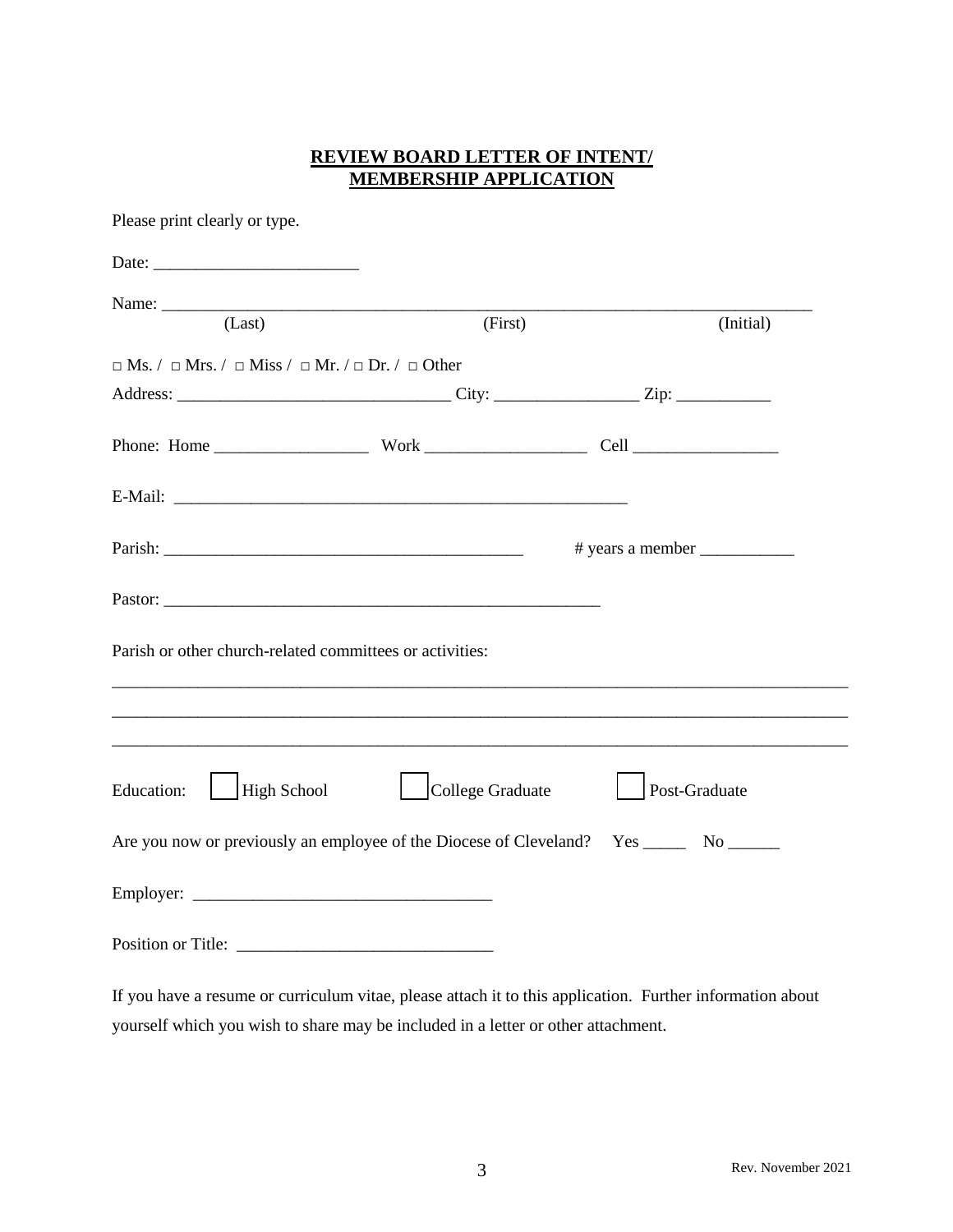Please briefly describe your immediate family.

l l

| Select position you are eligible to fill (mark as many as apply):                                                                                                                                                                   |
|-------------------------------------------------------------------------------------------------------------------------------------------------------------------------------------------------------------------------------------|
| A clinician with experience in the detection and/or treatment of child sexual abuse victims                                                                                                                                         |
| A clinician with experience in the detection and/or treatment of child sexual abuse offenders                                                                                                                                       |
| A survivor of child sexual abuse who has completed a course of treatment                                                                                                                                                            |
| A parent (of child currently attending or who has attended parochial school)                                                                                                                                                        |
| A consecrated religious (or educator)                                                                                                                                                                                               |
| An attorney                                                                                                                                                                                                                         |
| An individual with experience in investigations                                                                                                                                                                                     |
| An individual with experience in human resources                                                                                                                                                                                    |
| An individual trained in dispute resolution                                                                                                                                                                                         |
| <b>Other</b> contains the contact of the contact of the contact of the contact of the contact of the contact of the contact of the contact of the contact of the contact of the contact of the contact of the contact of the contac |
| What qualities or skills do you bring to the Review Board position?                                                                                                                                                                 |
|                                                                                                                                                                                                                                     |
|                                                                                                                                                                                                                                     |
| Describe your interest in becoming a member of the Review Board.                                                                                                                                                                    |
|                                                                                                                                                                                                                                     |

\_\_\_\_\_\_\_\_\_\_\_\_\_\_\_\_\_\_\_\_\_\_\_\_\_\_\_\_\_\_\_\_\_\_\_\_\_\_\_\_\_\_\_\_\_\_\_\_\_\_\_\_\_\_\_\_\_\_\_\_\_\_\_\_\_\_\_\_\_\_\_\_\_\_\_\_\_\_\_\_\_\_\_\_\_\_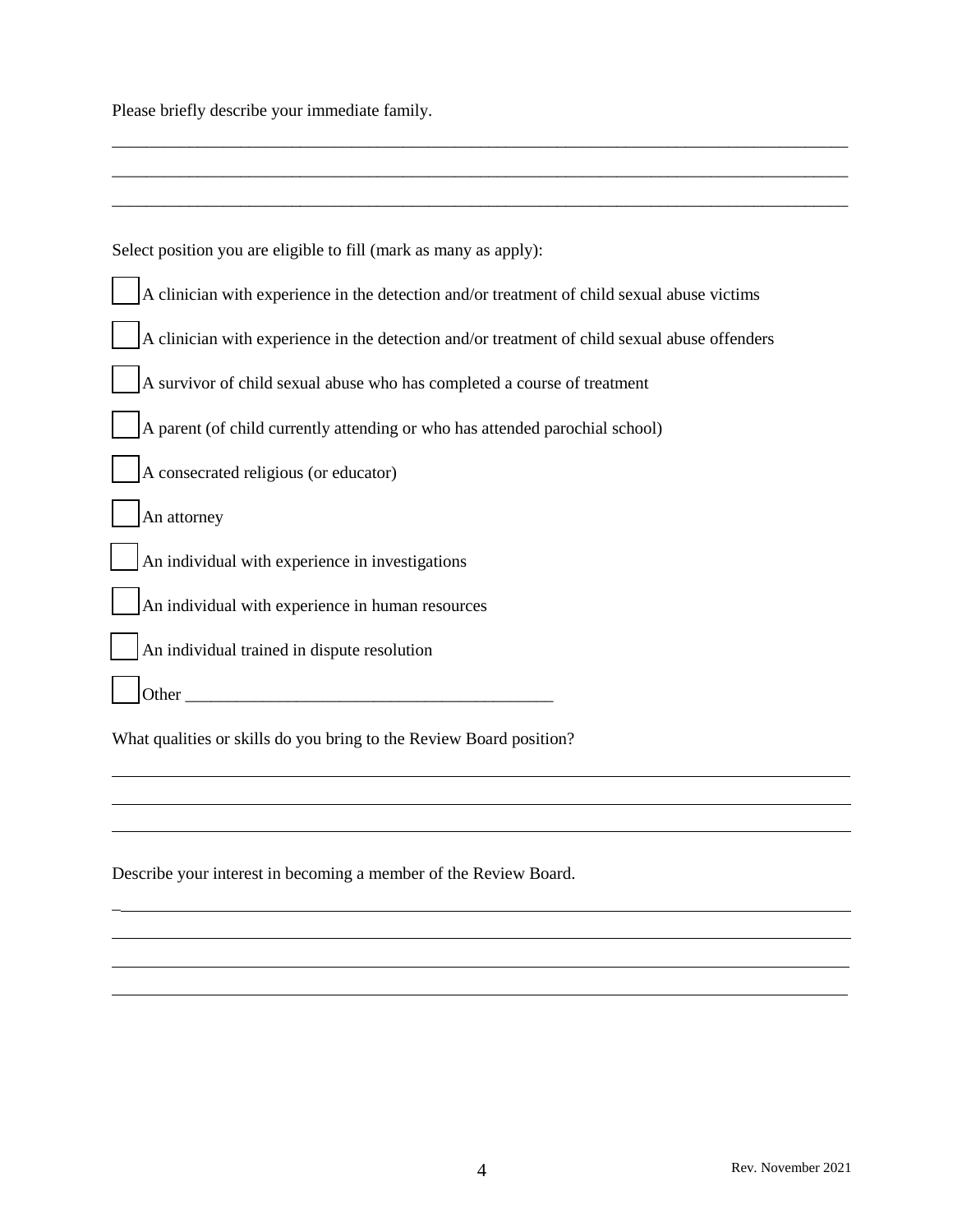|  |  | What do you consider the most important aspects of Review Board membership? |
|--|--|-----------------------------------------------------------------------------|
|  |  |                                                                             |

l

| Have you ever been accused of sexual or other abuse of a minor? If Yes, explain briefly.                                                                                                                                                         |                     |  |  |  |
|--------------------------------------------------------------------------------------------------------------------------------------------------------------------------------------------------------------------------------------------------|---------------------|--|--|--|
| Do you have any personal knowledge of the facts or circumstances, past or present, surrounding an alleged<br>case of sexual abuse involving the Cleveland Diocese?<br>If yes, please explain:                                                    |                     |  |  |  |
|                                                                                                                                                                                                                                                  |                     |  |  |  |
| Are you able to make 5-year commitment to the Review Board?<br>Please indicate the time you will be able to give to the Review Board (check all that apply):<br>List any other information about yourself you think would be important to share: | Yes No              |  |  |  |
|                                                                                                                                                                                                                                                  |                     |  |  |  |
| Have you ever been convicted of a misdemeanor or a felony (other than a minor traffic violation)?<br>$\Box$ Yes $\Box$ No                                                                                                                        |                     |  |  |  |
|                                                                                                                                                                                                                                                  | State $\_\_\_\_\$ . |  |  |  |
| ,我们也不会有什么。""我们的人,我们也不会有什么?""我们的人,我们也不会有什么?""我们的人,我们也不会有什么?""我们的人,我们也不会有什么?""我们的人                                                                                                                                                                 |                     |  |  |  |
| Conviction of a crime will not necessarily disqualify an applicant.                                                                                                                                                                              |                     |  |  |  |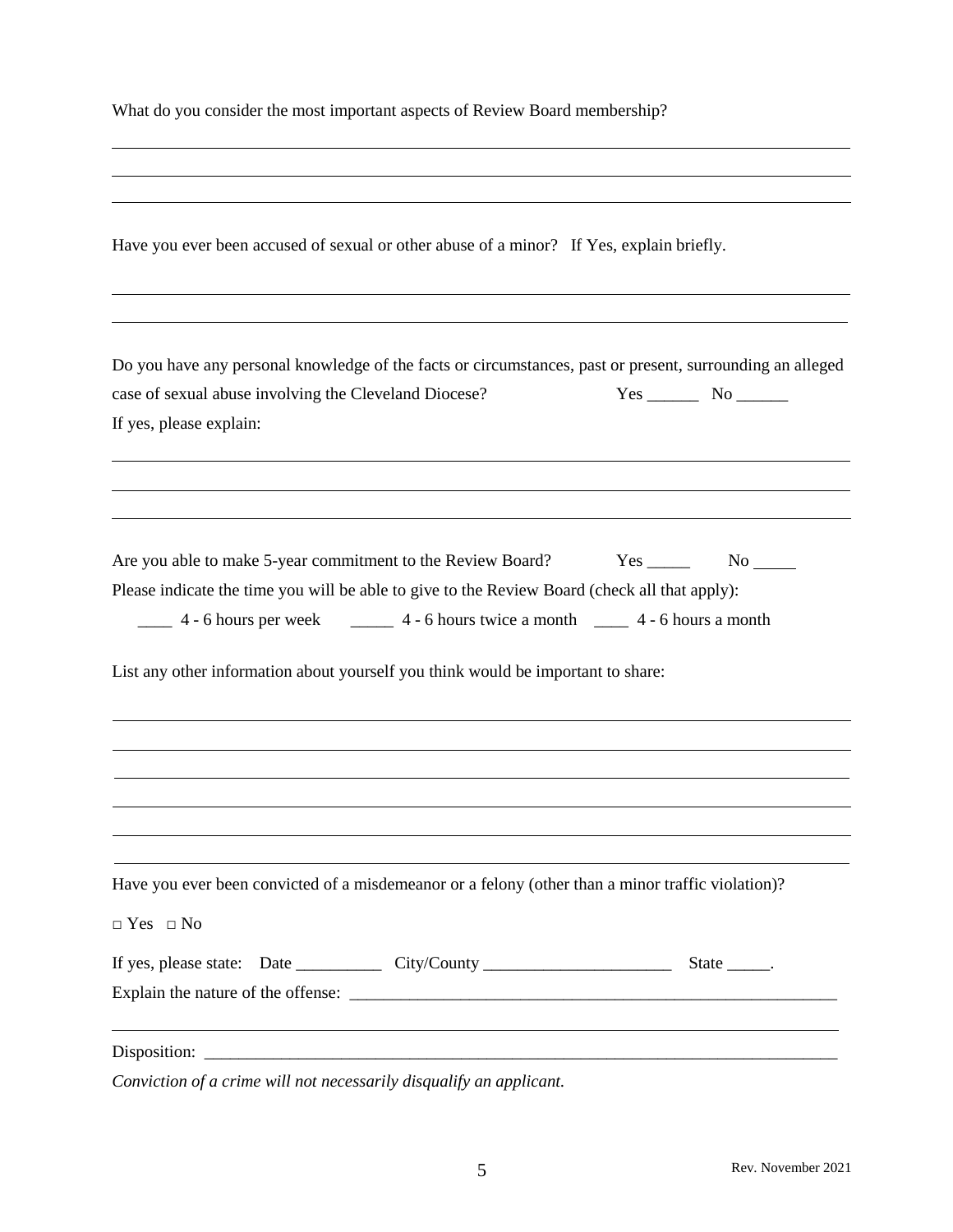Please list THREE references (non-family members; please do not include your pastor)

This reference is a:  $\Box$  Friend /  $\Box$  Co-worker /  $\Box$  Work Supervisor / Other:

I hereby certify that the facts set forth in this application and any attachments are, to the best of my knowledge and belief, true and correct and that I have not knowingly withheld any pertinent facts or circumstances. I understand that any omission or misrepresentation of fact in this application may result in refusal of selection for or dismissal from Review Board service upon discovery thereof.

I hereby consent to permit the Review Board Selection Committee to contact anyone it deems appropriate to investigate or verify any information provided by me to discuss my suitability for a Review Board position, including my background, volunteer and work experience, education, and any related matters. I expressly give my consent to any discussions regarding the foregoing.

\_\_\_\_\_\_\_\_\_\_\_\_\_\_\_\_\_\_\_\_\_\_\_\_\_\_\_\_\_\_\_\_\_\_\_\_\_\_\_\_\_\_\_\_\_ \_\_\_\_\_\_\_\_\_\_\_\_\_\_\_\_\_

Signature of Applicant Date